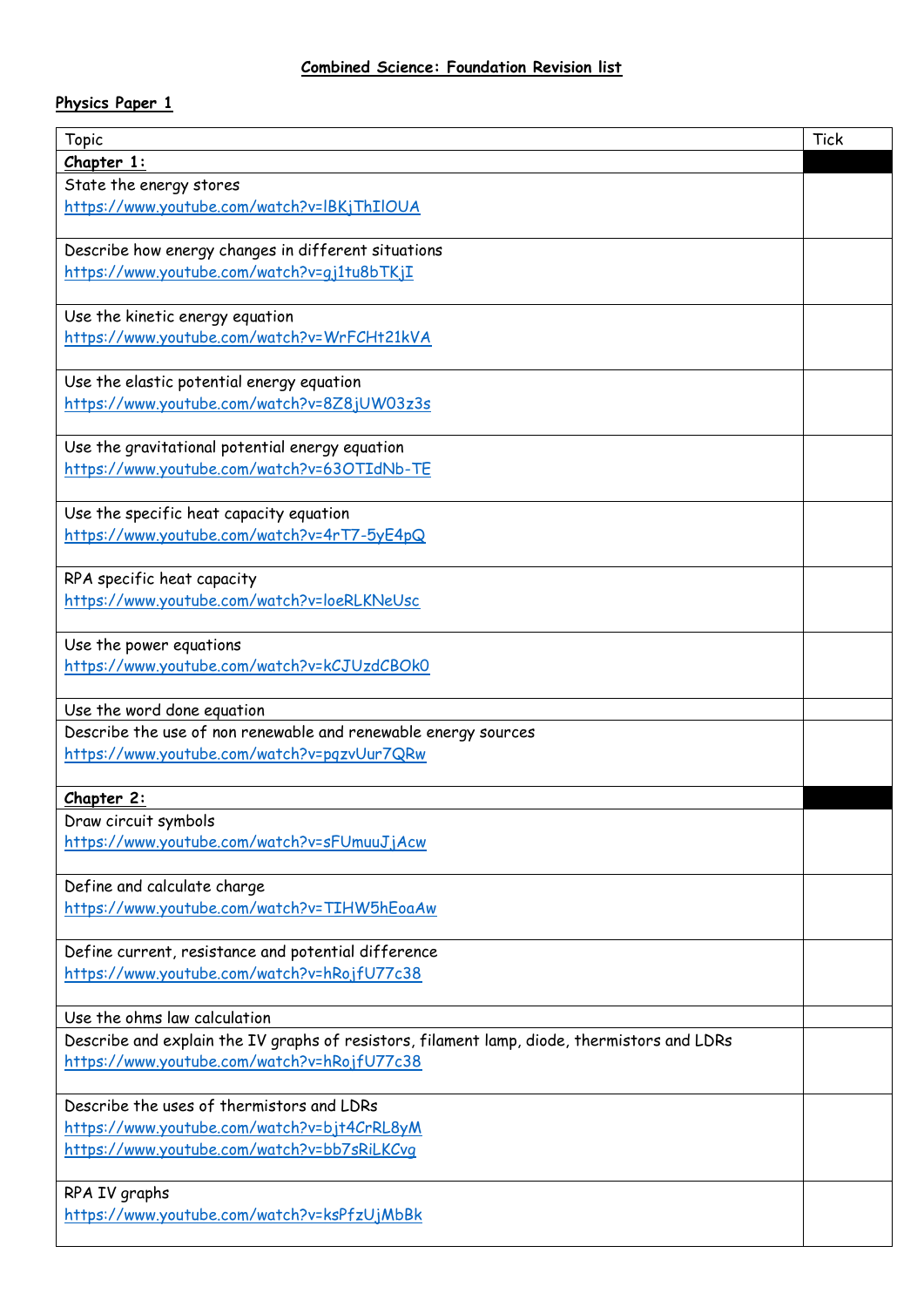| Chapter 3:                                        |  |
|---------------------------------------------------|--|
| Use the density equation                          |  |
| https://www.youtube.com/watch?v=pqGzVdau1Bw       |  |
|                                                   |  |
| Draw particle diagrams of solid, liquid and gases |  |
| https://www.youtube.com/watch?v=OTksau0_VoI       |  |
|                                                   |  |
| Explain density in terms of particles             |  |
| Describe changes of state                         |  |
| https://www.youtube.com/watch?v=xYU7RSoOZOU       |  |
|                                                   |  |
| Chapter 4:                                        |  |
| Describe the properties of alpha, beta and gamma  |  |
| https://www.youtube.com/watch?v=nW0S1C6wVrg       |  |
|                                                   |  |
| Write radioactive decay questions                 |  |
| https://www.youtube.com/watch?v=CaYoDxWxww8       |  |
|                                                   |  |
| Define the term "half-life"                       |  |
| https://www.youtube.com/watch?v=zXw2cOSBB8E       |  |
|                                                   |  |
| Determine the half-life on a graph                |  |
| Compare contamination and irradiation             |  |
| https://www.youtube.com/watch?v=teGu0VAPIOo       |  |
|                                                   |  |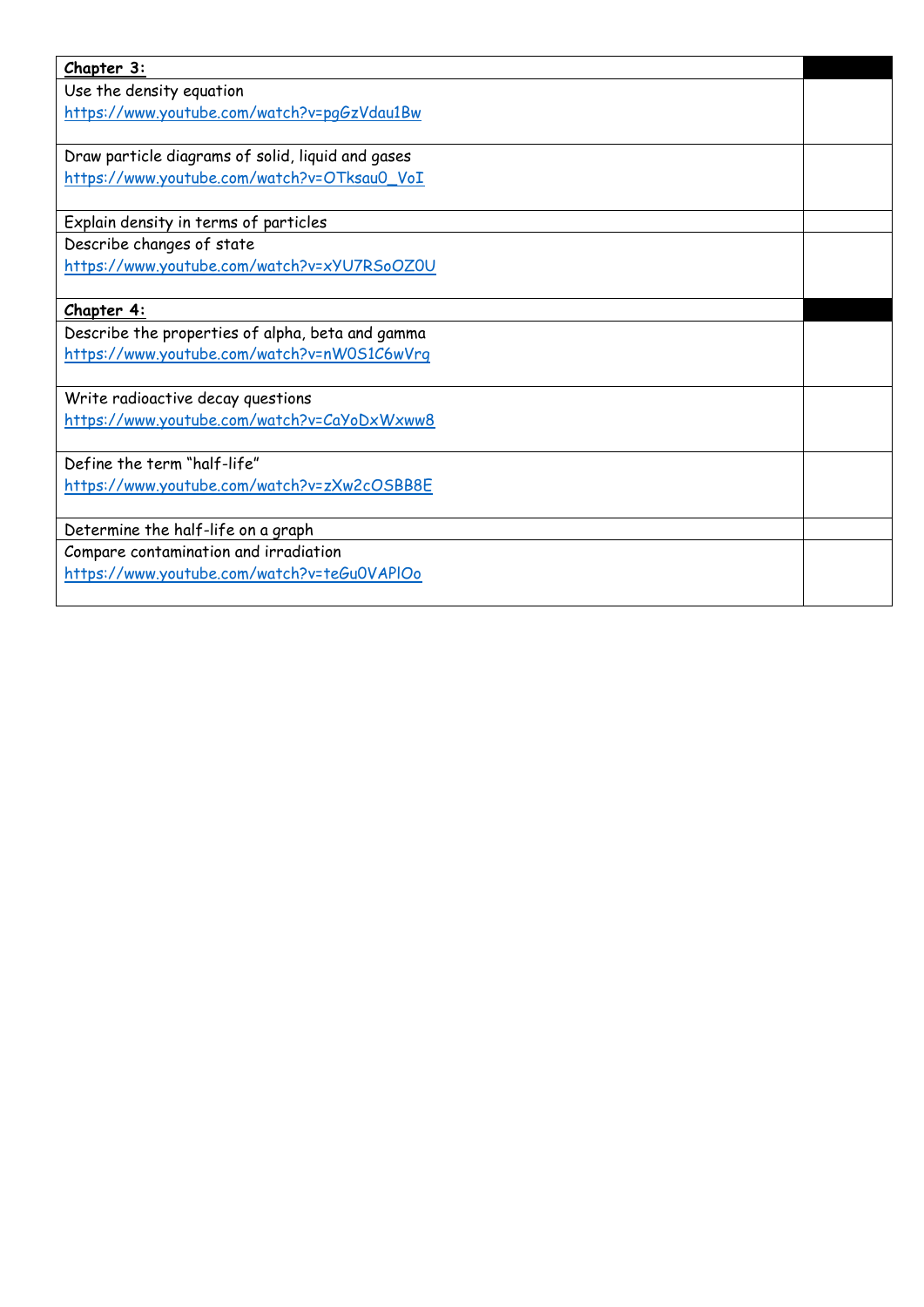## **Physics Paper 2**

| Topic                                                                                  | <b>Tick</b> |
|----------------------------------------------------------------------------------------|-------------|
| <u>Chapter 5</u>                                                                       |             |
| Define scalar and vectors with examples                                                |             |
| https://www.youtube.com/watch?v=P1ISWWUkMdQ                                            |             |
|                                                                                        |             |
| Define contact and non-contact forces with examples                                    |             |
| https://www.youtube.com/watch?v=WCPTKRaScqE                                            |             |
|                                                                                        |             |
| Define weight and use the equation                                                     |             |
| https://www.youtube.com/watch?v=W2aBVbcHr k                                            |             |
|                                                                                        |             |
| Define resultant force and calculate it in different situations                        |             |
| https://www.youtube.com/watch?v=YGGxf6cp3Lo                                            |             |
|                                                                                        |             |
| Define distance and displacement                                                       |             |
| https://www.youtube.com/watch?v=QaU9jMHh7qE                                            |             |
|                                                                                        |             |
| Calculate speed                                                                        |             |
| https://www.youtube.com/watch?v=M_OFRIX8wIM                                            |             |
|                                                                                        |             |
| Explain the difference between velocity and speed                                      |             |
| Interpret distance-time graphs                                                         |             |
| https://www.youtube.com/watch?v=RM02SnuJ0MY                                            |             |
|                                                                                        |             |
| Interpret velocity-time graphs                                                         |             |
| https://www.youtube.com/watch?v=b0VKlpetP9A                                            |             |
|                                                                                        |             |
| Calculate acceleration                                                                 |             |
| https://www.youtube.com/watch?v=Kzx8GBTI5VM                                            |             |
|                                                                                        |             |
| Describe Newton's Laws                                                                 |             |
| https://www.youtube.com/watch?v=i5PtaCJJFjw                                            |             |
| https://www.youtube.com/watch?v=DpQ_ikFKru0                                            |             |
|                                                                                        |             |
| Describe stopping distance and what affects it (include thinking and braking distance) |             |
| https://www.youtube.com/watch?v=drMKdcMq3o0                                            |             |
|                                                                                        |             |
| Chapter 6:                                                                             |             |
| State the electromagnetic spectrum waves in order                                      |             |
| https://www.youtube.com/watch?v=u5vkYjV1V1A                                            |             |
|                                                                                        |             |
| State properties and uses of electromagnetic waves                                     |             |
| Describe the problems of using UV, x rays and gamma rays                               |             |
| https://www.youtube.com/watch?v=dBFGjdgbpno                                            |             |
|                                                                                        |             |
| RPA infrared radiation                                                                 |             |
| https://www.youtube.com/watch?v=LFwio38EK9s                                            |             |
|                                                                                        |             |
| Chapter 7:                                                                             |             |
| State the poles of a magnet                                                            |             |
| https://www.youtube.com/watch?v=3elpPfyHVOE                                            |             |
|                                                                                        |             |